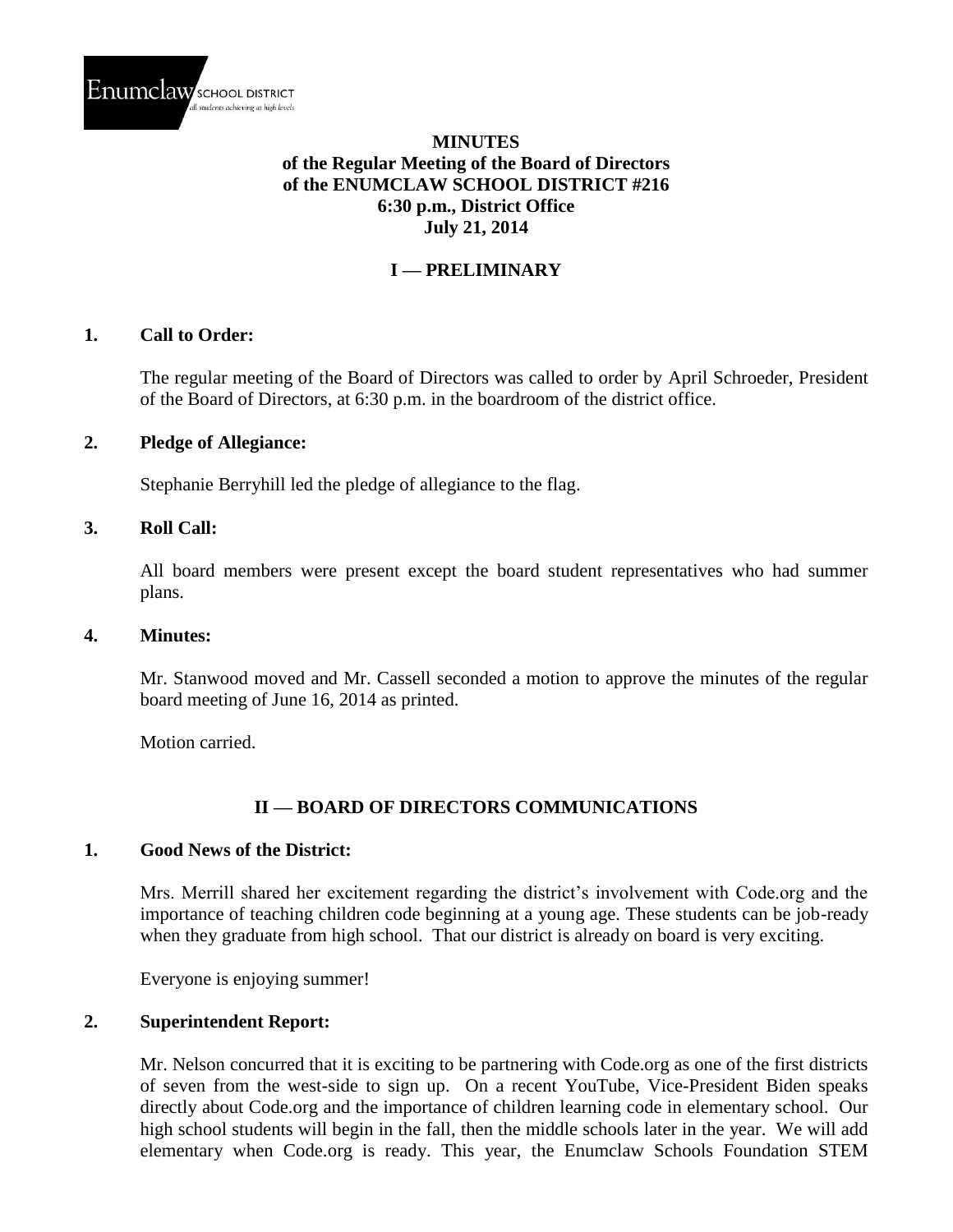committee has chosen "Road to Code" as its theme. The partnerships with the STEM event are coming together in a strong community commitment to an initiative that is good for kids. The partnership between board, foundation, community and business is unique and intriguing at the state level. Mr. Parker and Mr. Smith are building on that and are considering state grant applications to further these programs.

Mr. Nelson has chosen the word "happy" for the coming school year and shared information regarding neuroscience, brain research regarding happiness, and how the brain responds to it. It has been proven that "happiness" benefits productivity and makes an impact on students in the classroom. A speaker has been booked for district day who will also share with the leadership team in early August. The board and leadership team are studying books on happiness. "Happiness" is spreading in the community as different organizations are choosing the same study. This could be a fun transformation community-wide! Mr. Cassell commented that "think happy thoughts" is a powerful praise. It takes a lot of self-training to think differently.

Mr. Nelson made an announcement to the public and the board that the appeal process for Yarrow Bay has been completed and the due diligence period now begins to approve school sites for the district. The district will be working with professionals to check the sites for suitability. Mr. Nelson foresees no problems with the 180 day timeline.

Nearly one hundred congratulatory 4.0 letters were sent out to students from Mr. Nelson for second semester.

An exceptional-to-outstanding rating was given our transportation department from the state reviews. Mr. Nelson expressed his appreciation to Mr. Madden and Mr. Cunningham for their hard work.

Regarding the due diligence process question, this is 180 business days. Information will be added to the website with important dates and deadlines. Mr. Nelson will email the document to the board.

## **3. WASLA Presentation:**

Mr. Nelson stated that he thought the board would enjoy seeing the Prezi presentation the Cabinet used at the WSLA conference. He distributed the handout they used at the conference. A story format was used to present to all of the districts in attendance. In their presentation, they modeled good learning instruction. Mr. Nelson shared the technology malfunction that occurred at the conference but the presentation continued! The presentation was a story of the process and the focus on the district's targets on teaching and learning. At the end of the presentation, the Pharrell Williams' "Happy" video was viewed and could be heard being sung as people left. Mrs. Merrill commented that she thought all of the evaluations must have been stellar and the team was a big hit! Mrs. Berryhill added that this year, our team was given a problem in practice and was able to dive right into the solution. Mr. Nelson explained the problem in practice was how to take all initiatives and improve student learning.

### **4. 2014-15 Budget Information:**

Mr. Madden shared a PowerPoint with the budget information. The board received a memo and a copy of the budget summary to review in their board packet. The board and public have a month to review the budget before approval at the August board meeting. This process has been advertised in the paper.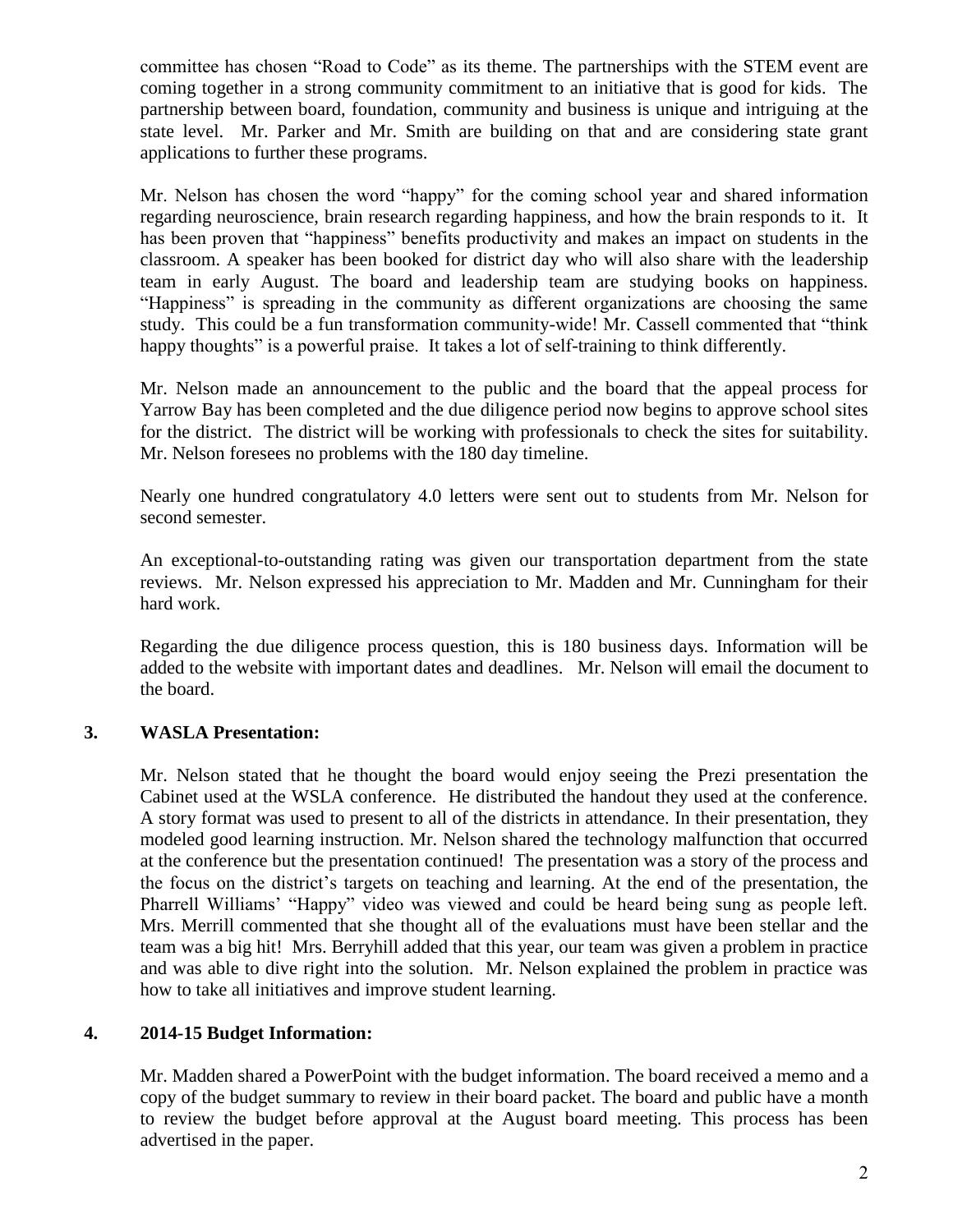Mr. Madden shared information regarding the ending fund balance, FTEs, added instructional staff and state impacts. He also explained the five different funds: General, ASB, Capital Projects, Transportation and Debt Service. He shared in his final thoughts that there was an impact on the budget due to the end of the interlocal agreement with the Muckleshoot Tribe. Mr. Nelson asked Mr. Madden to explain how he builds capacity in the budget. Mr. Madden said that there are items built into the budget just in case they are needed so the capacity for fund use is there rather than having to submit a budget revision for approval during the year. The intent is not to spend all that is budgeted. Mr. Nelson stated that Mr. Madden and his staff have worked hard to prepare the budget and that this is a great opportunity for the Muckleshoots but a difficult timeline for our district. Mrs. Schroeder thanked Mr. Madden and his staff for their work.

### **5. Facilities Update:**

Mr. Madden took the board and audience on a digital tour of the 200 and 300 wings at the high school which were built in 1960. The space includes 18 regular classrooms, 2 music rooms and five entrances. The key is how to use the space we have to create a great learning environment. Mr. Cassell commented that the new Auburn High School is big and tall. He suggested we take a tour of a new facility during Focus on Education week so people can see what a new facility has to offer students.

Mr. Nelson then shared information regarding facilities and a bond. Both Auburn and Tahoma passed bonds in the November election. Dr. Herren, Auburn School District Superintendent, recommended running a bond during a presidential election. There are eight choices for dates during 2016. Mr. Nelson hopes to build a vision and run a bond before the end of 2016. He will work with Mrs. Schroeder to prepare for a conversation at the September board work study as well as adding information to the website.

Mrs. Schroeder asked if anyone present wished to address the board as a whole to please step forward and state their name and complete an information card for the board secretary. She explained we want to properly record and recognize those who present during the meeting.

#### **III — HEARING OF PERSONS DESIRING TO ADDRESS THE BOARD AS A WHOLE**

No one present wished to address the board.

#### **IV — ADMINISTRATION/BUSINESS**

#### **1. Payroll and Vouchers:**

Mr. Madden presented the list of top ten expenditures in the district as follows: Muckleshoot Indian Tribe, Associated Petroleum, College Board, Hewlett Packard, Food Services of America, Puget Sound Energy, KCDA, Overlake Medical Center, City of Enumclaw; and NW ESD 189.

Mr. Madden shared a list of the local businesses with which the district did \$37,318 of business in the month of June. The district is pleased to support local businesses and purchase their products.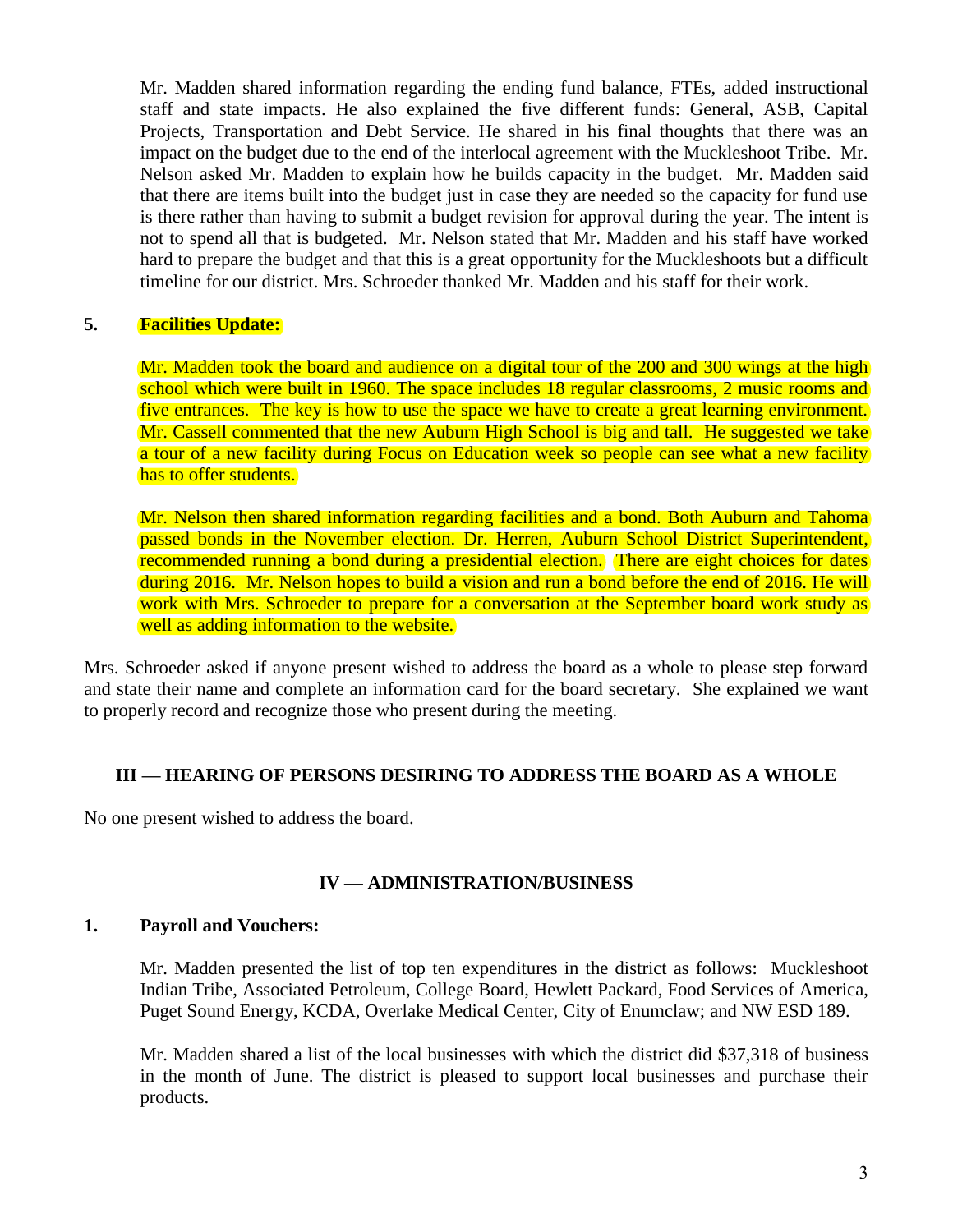Mrs. Schroeder reminded the audience that the board receives their packets a week ahead to review and ask any questions regarding the vouchers.

After reviewing all vouchers, Mr. Cassell moved and Mrs. McGann seconded to approve general fund vouchers in the amount of \$768,624.34; capital projects in the amount of \$54.25; associated student body fund in the amount of \$57,483.86; private purpose trust fund in the amount of \$8,300.00; and ratification of the general fund payroll warrant for June in the amount of \$3,042,985.22.

Motion carried.

### **2**. **Consent Agenda:**

- **1. Donation of \$25,667 from the Enumclaw Schools Foundation to innovation and enrichment grants**
- **2. Award bid for EHS Yearbook**
- **3. Personnel Report**

The consent agenda was presented by Mrs. Schroeder. She shared how grateful she is to the schools foundation for their generosity. The board concurred. Mr. Cassell commented that it is fun to see the foundation able to focus on different needs without the need for full-day kindergarten scholarships. More than half of the staff requests were funded, Mrs. Merrill shared. Community members form a committee to determine what should be awarded. This year had the most applications as well as the most money awarded. It is a difficult time of year for staff to meet the application deadline so a new application timeline is being reviewed. Mr. Stanwood moved and Mr. Cassell seconded to approve the consent agenda.

- 1. Donation of \$25,667 from the Enumclaw Schools Foundation to innovation and enrichment grants
- 2. Award bid for EHS Yearbook
- 3. Personnel Report

## **Certificated:**

- A. New Hire:
	- 1. Brenda Harris, teacher, Black Diamond, effective 9.2.2014
	- 2. Charles Orser, teacher, Kibler/Sunrise, effective 9.2.2014
	- 3. Lynn Lofstrom, teacher, Southwood/Westwood/Black Diamond, effective 9.2.2014
	- 4. Shannon Paladini, library media specialist, Kibler/Black Diamond, effective 9.2.2014
	- 5. Julie Wierenga, teacher, Southwood, effective 9.2.2014
	- 6. Laura Lucas, teacher, Kibler, effective 9.2.2014
	- 7. Cassandra Cook, teacher, EMS, effective 9.2.2014
- B. Leave of Absence Hires:
	- 1. Kody Dribnak, teacher, EMS, effective 9.2.2014
	- 2. Erin Markquart, teacher, Southwood, effective 9.2.2014
	- 3. Jami Carnino, teacher, Southwood, effective 9.2.2014
	- 4. Allison Aaby, teacher, Sunrise, effective 9.2.2014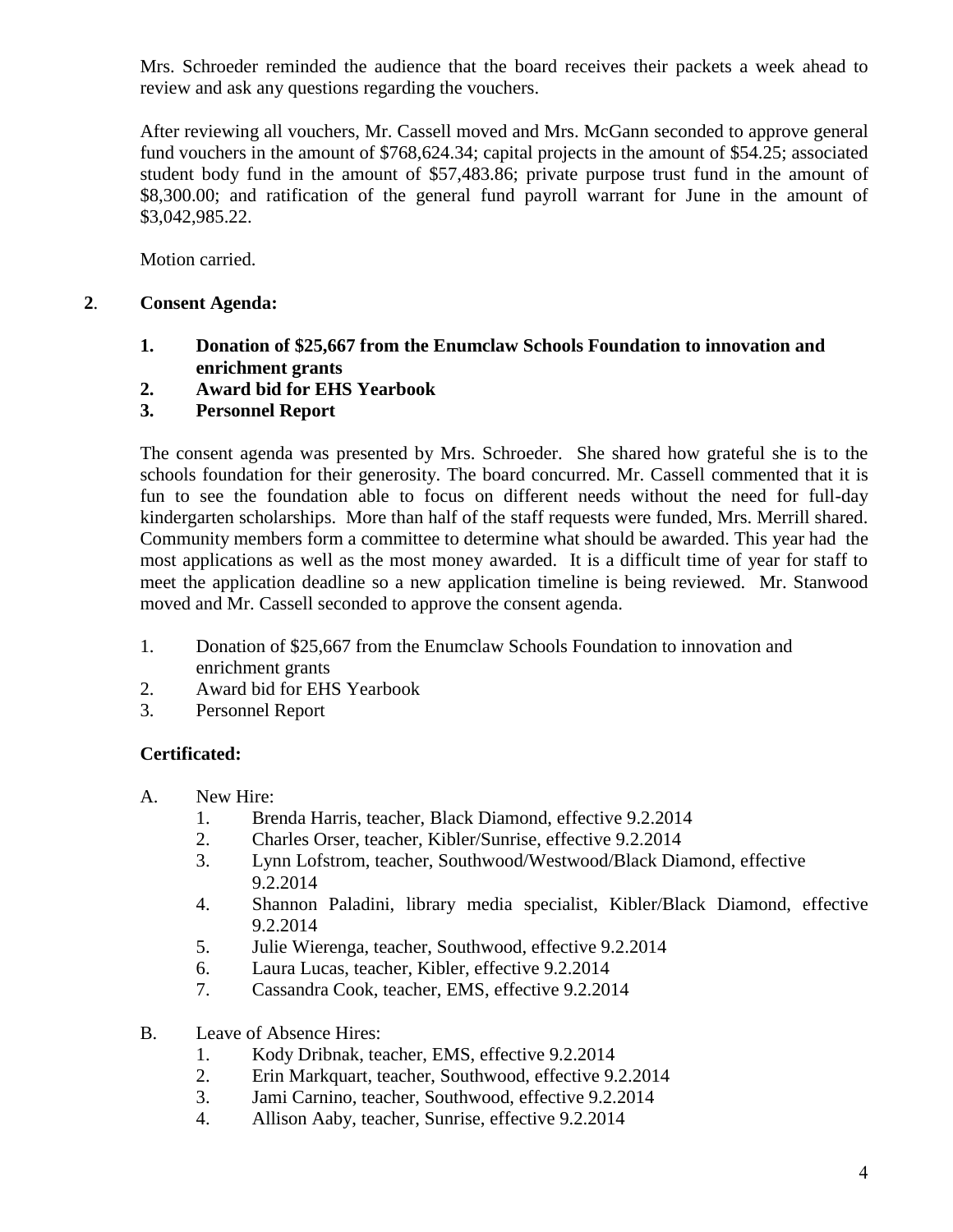- C. Leave of Absence:
	- 1. Corelle Roberts, .4 teacher, EMS, effective 9.2.2014
	- 2. Amy Ihde, .6 teacher, TMMS, effective 9.2.2014
	- 3. Andrea Unger, .2 SLP, DO, effective 9.2.2014
	- 4. Brigitte Marr, occupational therapist, DO, effective 14-15 school year

### D. Rehire:

- 1. Robert Kilmer, .4 instructional tech teacher, DO, effective 9.2.2014
- E. Transfer:
	- 1. Deosa Flores, teacher, from Southwood to Kibler, effective 9.2.2014
- F. Resignation:
	- 1. Julie McGrath, teacher, Kibler, effective 6.16.2014
	- 2. Mark Howard, teacher, EMS, effective 6.16.2014
	- 3. Joseph Rush, teacher, EHS, effective 6.24.2014
	- 4. Chad Marlow, technology coordinator, DO, effective 6.30.2014

## **Classified:**

- A. Resignations:
	- 1. John Vick, driver, transportation, effective 6.19.14
	- 2. John Bloomer, technology, DO, effective 7.11.2014
	- 3. Beth Gunderson, paraeducator, Black Diamond, effective 7.14.2014
- B. New Hire:
	- 1. Sarra Guck, transportation specialist, transportation, effective 8.11.2014
- C. Temporary hours:
	- 1. Karen Barlowe, lead summer painter, DO, effective 6.24.2014
	- 2. Debbie Davis, summer painter, DO, effective 6.24.2014
	- 3. Linda Binns, summer painter, DO, effective 6.24.2014
	- 4. Scott Newman, summer painter, DO, effective 6.24.2014
	- 5. Nedra Sapanos, summer painter, DO, effective 6.24.2014
	- 6. Shane Adsero, summer painter, DO, effective 6.24.2014
	- 7. Phillip Greene, summer painter, DO, effective 6.24.2014
- D. Leave Replacement:
	- 1. Deana Ostgard, occupational therapy assistant, DO, effective 2014-15 school year

Motion carried.

## **3. Proposed Text Adoptions:**

Mr. Parker, Director of Curriculum and Instruction, presented eight new texts for adoption. These will be on the August board meeting agenda for approval. He shared that all of these texts go to the District Instructional Committee for approval prior to coming to the board as is in accordance with district policy and state laws.

The following texts were presented:

College German: Kontakte, 7th Ed. (2013)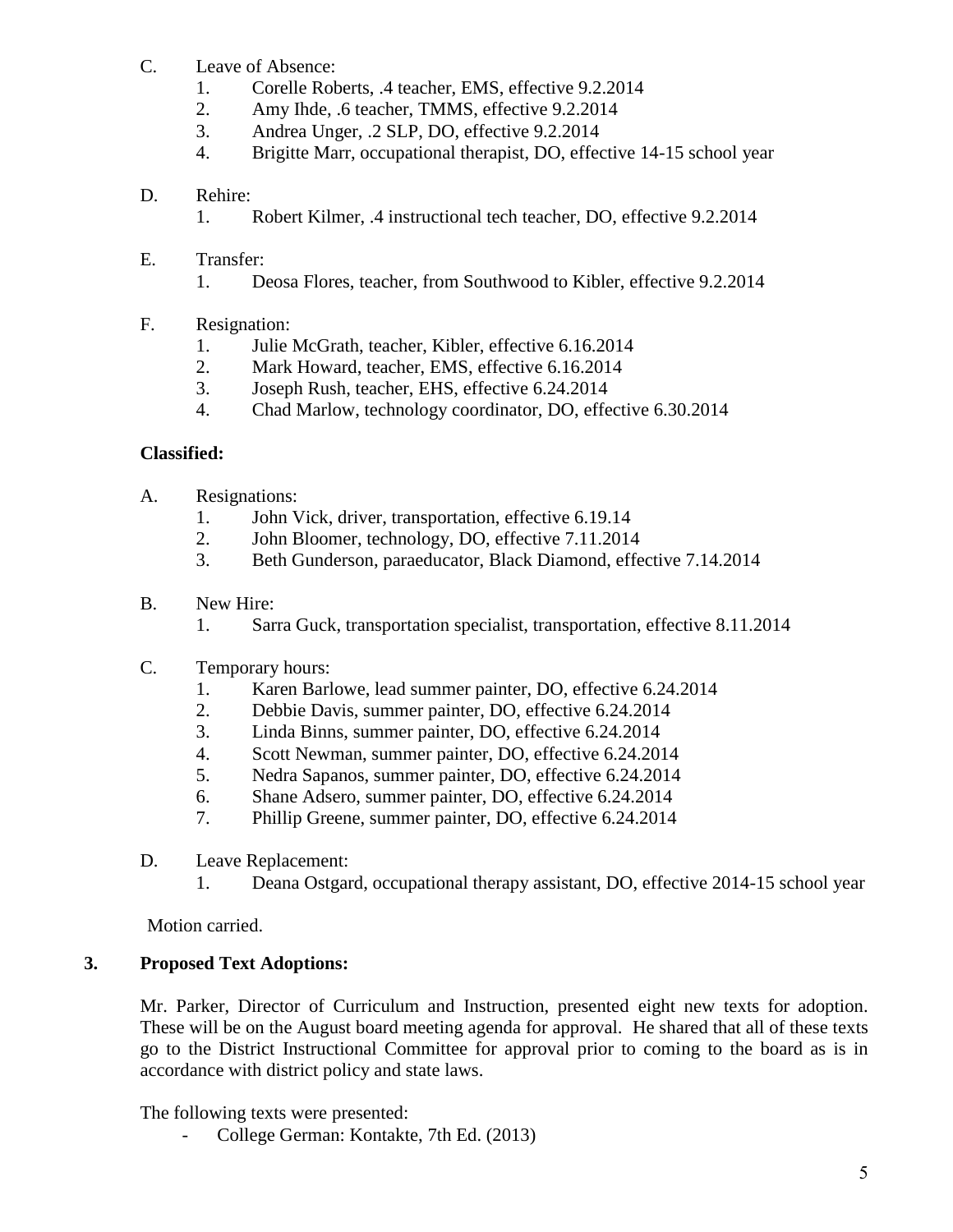- College Spanish: Gente: Nivel Biasico,  $3<sup>rd</sup>$  Ed. (2012)
- Materials Science: Elementary Materials Science (2013)
- AP Psychology: Psychology for AP, 2nd Ed.
- AP Environmental Science: Environmental Science for AP
- Computer Science: Exploring Computer Science Version 5.0 (Code.org curriculum)
- English 1-2, 3-4, 5-6, 7-8: SpringBoard Common Core English Language Arts (2014)
- ELA K-5th Writing: Lucy Calkins Units of Study in Opinion, Information and Narrative Writing (2013)

These eight program adoptions were presented for board consideration and are available for board and public review in the board room until the August board meeting when approval will be requested.

### **4. Resolution # 1007: Adoption of the City of Enumclaw/City of Black Diamond/King County Capital Facilities Plan:**

Mr. Madden presented the yearly CFP resolution. This process occurs every spring to develop a CFP and to collect impact fees. In 2015, homes may begin to be built in the Yarrow Bay development. In the city of Enumclaw, 116 homes are scheduled to be built in the Sun Top area. The county reviews our plan and we have impact fees in King County which the district collects. Each year, the district requests the same from the cities of Black Diamond and Enumclaw. Mr. Nelson added a historical perspective, stating there has been a building moratorium in Enumclaw and we now need to nudge both cities to adopt impact fees. The mitigation agreement with Yarrow Bay includes impact fees through 2016. The city of Black Diamond can support the district by raising the amount of impact fees. King County has a 50% discount. Impact fee amounts can be changed annually. Mr. Madden has written memos which will go to the county and each of the cities along with the CFP. Seeds are being planted now. Appendix C shows the impact fee schedule. Mr. Madden also presented a new page 5 with a correction and thanked Mrs. Schroeder for the catch.

Mrs. Merrill moved and Mrs. McGann seconded to approve Resolution # 1007: Adoption of the City of Enumclaw/City of Black Diamond/King County Capital Facilities Plan.

Motion carried. Mr. Nelson commented that this is going to become critical in the coming years and working with the developers.

## **5. Resolution # 1008: Interfund Transfer:**

Mr. Madden explained that state timber sale funds are put in debt service accounts for districts. These funds cannot to be used to pay back bonds but can used for capital projects. 1.2 million of the debt services money is from timber sales and the district would like to use this for some capital projects and show the public our commitment to taking care of our buildings. Mr. Nelson added that each spring we look at the critical needs in the district to extend the life of our buildings. As we go to voters, we want to show the solid work we are doing to maintain the buildings. Mr. Madden has his list prepared of this year's projects. Surveillance cameras are on the list of projects and these will be installed at the middle/high schools. We want to be good stewards of public funds. Mr. Madden expressed his appreciation to the tech department for being forward thinking in their planning.

Mr. Cassell moved and Mrs. Merrill seconded to approve Resolution **#**1008: Interfund Transfer.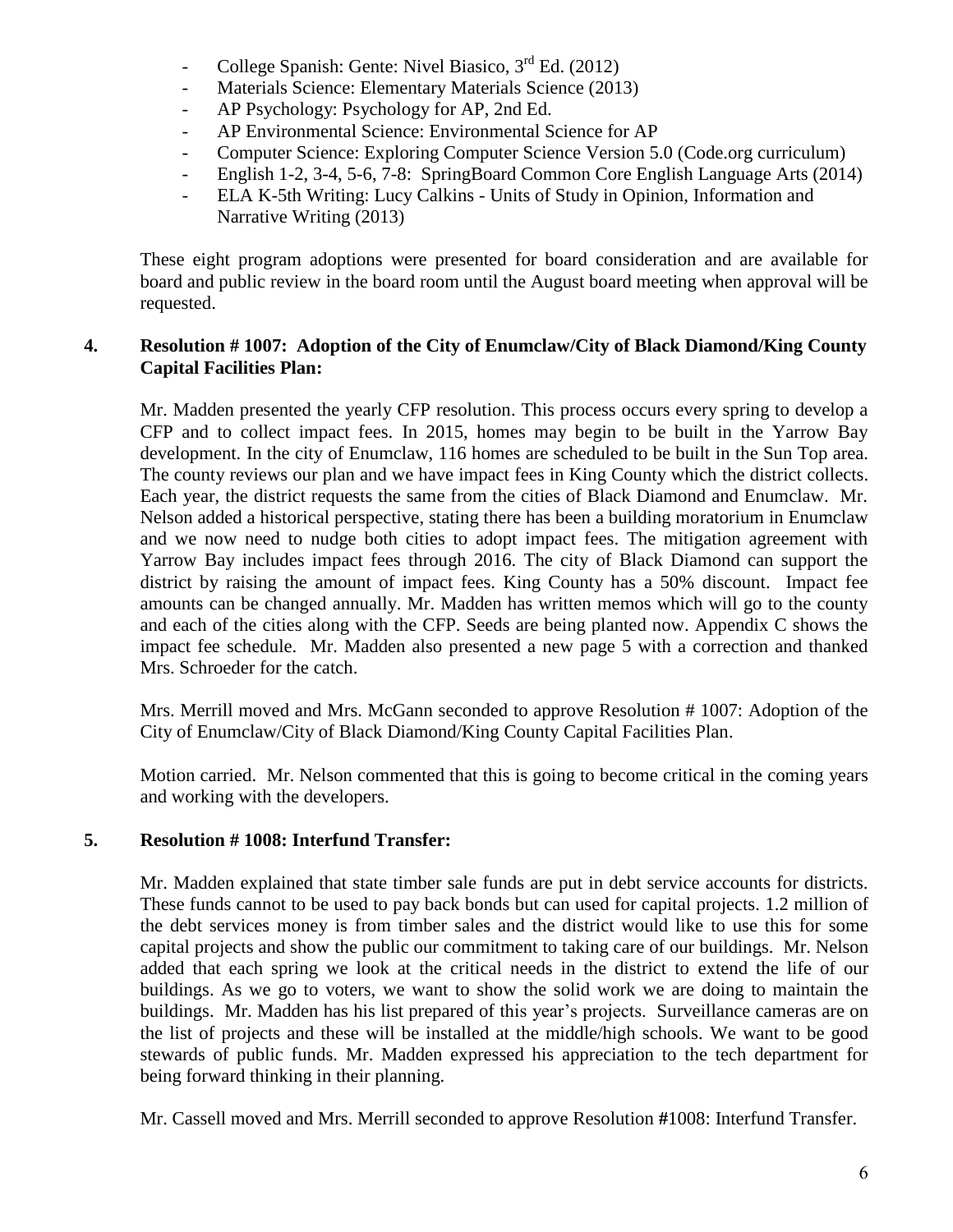Motion carried.

### **6. First Reading:**

Policy 1400: Meeting Conduct, Order of Business and Quorum Policy 1420: Proposed Agenda and Consent Agenda Policy 1805: Open Government Trainings Policy 2102: Educational Opportunities for Military Children Policy 2161: Special Education and Related Services for Eligible Students Policy 2190: Highly Capable Programs Policy 3120: Enrollment Policy 3418: Response to Student Injury or Illness Policy 5409: Unpaid Holidays for Reason of Faith or Conscience Policy 6605: Student Safety Walking to School and Riding Buses Policy 5402: Maternity Leave

Mr. Nelson presented these policies for first reading and information to the board. He explained the changes to each policy including the deletion of policy 5402 which has been incorporated into policy 5404. Mr. Nelson expressed his appreciation to Mr. Taylor and Mrs. Arbury for their work on the new requirements in the Highly Capable policy 2190 which is the major policy change. Mr. Nelson said he would be happy to answer any questions from the board regarding these policies in the next month and they will be on the August agenda as an action item.

### **7. General Fund Report:**

Mr. Madden presented the general fund report. 75.07% of the 2013-14 budget has been expended with 80.66% of revenues received. Mr. Madden shared graphs depicting the revenue and expenditure history.

The beginning of the year fund balance was \$7,815,593.32. Total resources available: \$43,757,188.26. Expenditures to date: \$35,391,625.44. Reserved grant carry-over: \$200,000.00; reserved inventory – commodities carried over: \$28,218.00; reserve of 5% per board policy: \$2,357,202.00; and Capital Projects: \$287,522.00. Unreserved ending fund balance: \$5,492,620.82.

Capital Projects beginning fund balance was \$554,405.84 with an ending balance of \$404,072.53.

The Debt Service Fund beginning fund balance was \$3,276,278.81 with an ending balance of \$3,435,632.88.

ASB Fund beginning fund balance was \$342,371.14 with an ending balance of \$412,917.95.

Transportation Fund beginning fund balance was \$174,410.05 with an ending balance of \$175,126.33.

Mrs. Schroeder asked Mr. Nelson if an executive session was necessary. Mr. Nelson stated that no executive session was needed. He added that Mrs. Berryhill has done a great job hiring and we are down to hiring a tech coordinator, one middle school teacher and one elementary teacher. It is a good thing!